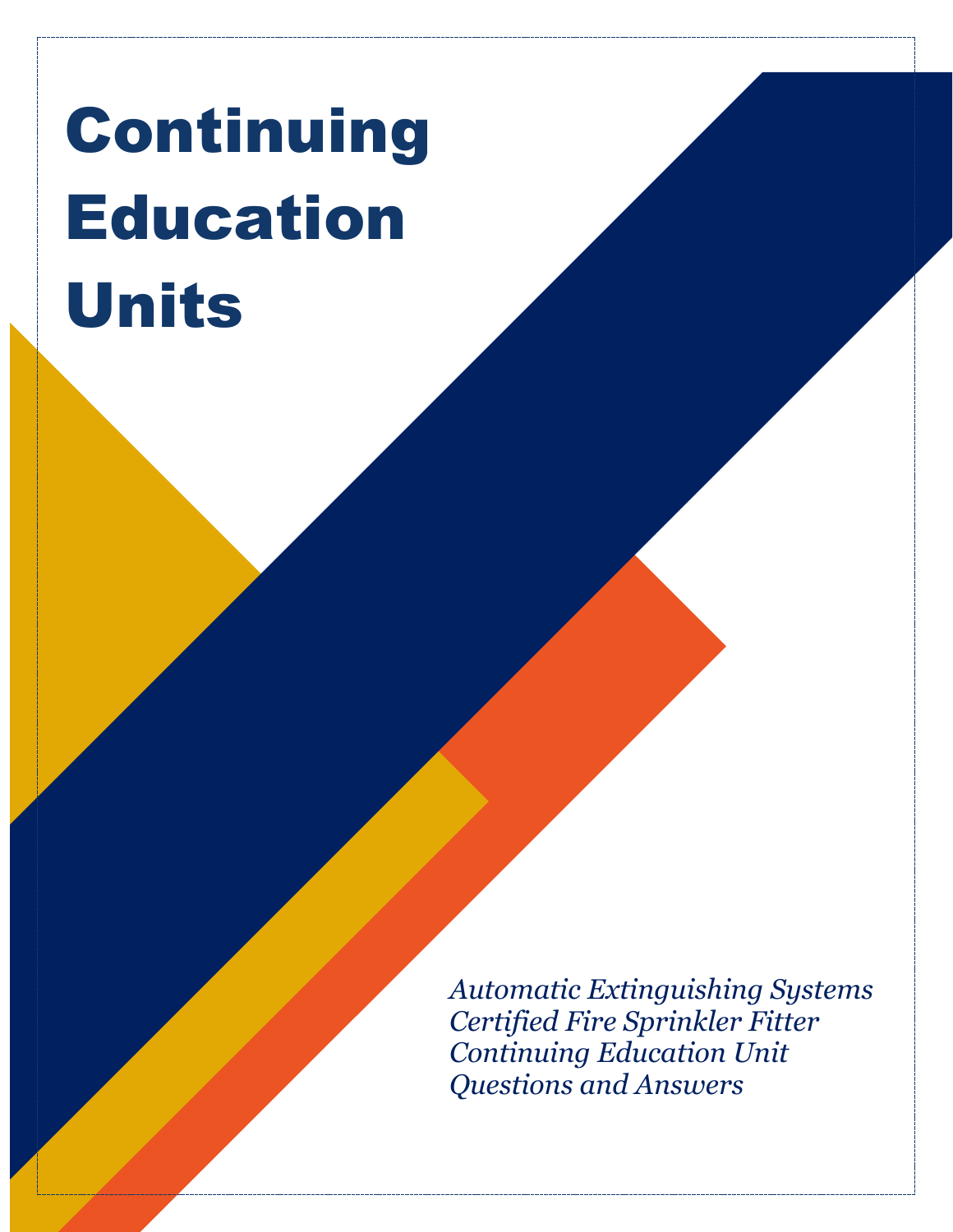This document is to help assist with the certified fire sprinkler fitter continuing education renewal process.

A Certified Fire Sprinkler Fitter shall complete (3) Units which equals 30 hours of continuing education units (CEU'S) per (3) three-year period. Ten (10) hours of participation in an Office of the State Fire Marshal approved continuing education unit class is equal to 1 CEU. A class may not be re-submitted in a  $(3)$  year period.

All Sprinkler Fitter related courses will be accepted starting from July 1, 2017, until June 30, 2022, from the first date of your certification/license.

*\*Nationally recognized certified trainer = A current approved provider on the Office of the State Fire Marshal provider list or an accredited institution, which is a community college, junior college, university, technical or vocational school, or any private educational agency accredited by the American National Standards Institute /International Association of Continuing Education and Training (ANSI/IACET).*

# Questions and Answers

1Q. Who must submit continuing education units (CEU'S)?

1A. All Certified Fire Sprinkler Fitters. Registered Apprentice and Trainees do not have to submit CEU'S.

2Q. How many units/hours do I need to complete?

2A. 30 hours= 3 units. The certified sprinkler fitter must complete 30 hours of CEU'S. Contact provider for hour to unit ratio.

AES Sprinkler Fitter Continuing Education Units 2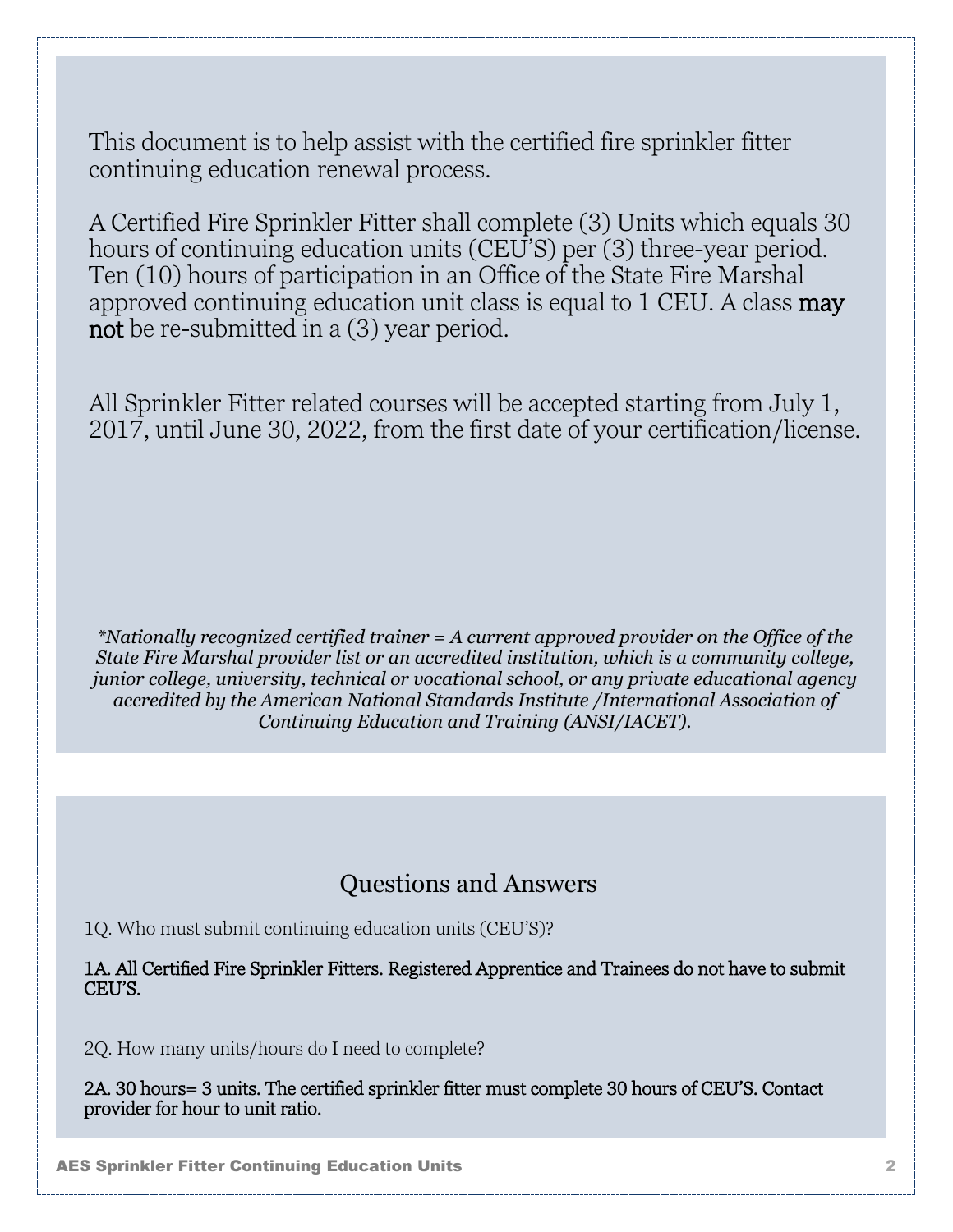3Q. How do I know when I must turn in my CEU certificates?

3A. At every 3rd year of renewal. An extension was given to fire sprinkler certified fitters per IB 20-006. [https://osfm.fire.ca.gov/media/5izggczi/ib\\_20-006\\_pipefitters\\_cert.pdf](https://osfm.fire.ca.gov/media/5izggczi/ib_20-006_pipefitters_cert.pdf) 

Govmotus will email a reminder to all certified fire sprinkler fitters to the email account on file.

4Q. What if I don't have all my hours completed before my renewal? Is there a penalty?

4A. The certified sprinkler fitter cannot renew until all CEU'S are completed and all fees are paid.

5Q. Where is the list of approved CEU courses?

5A. The approved CEU courses are listed on the Office of the State Fire Marshal Automatic Extinguishing Systems Continuing Education Unit Providers [https://osfm.fire.ca.gov/media/drujhzmj/continuing-education-unit-approved-provider-list-rev-](https://osfm.fire.ca.gov/media/drujhzmj/continuing-education-unit-approved-provider-list-rev-11-2021.pdf)[11-2021.pdf](https://osfm.fire.ca.gov/media/drujhzmj/continuing-education-unit-approved-provider-list-rev-11-2021.pdf) 

6Q. Do Multi-Family fitters have to get the same amount of CEU's as commercial fitters?

# 6A. Yes

7Q. I took the OSHA 10 and 30 courses, but it was not through a provider on the approved provider list. Can I count that towards my required CEU's?

7A. Yes, the course must have been taken through a nationally recognized certified trainer no earlier than the first date of your sprinkler fitter certification/license.

8Q. I took a class through one of the approved providers a few years ago before they were on the approved provider list, does that still count?

8A. Yes, the course must have been taken through a nationally recognized certified trainer no earlier than the first date of your sprinkler fitter certification/license.

9Q. How do I know how many credits each of the courses on the approved provider list are worth?

9A. You shall contact the provider with the course name to find out the number of unit(s).

10Q. What is the latest date someone can take a registered CEU class, and have it count for this current cycle?

10A. If the class is completed no later than June 30th, the certified fire sprinkler fitter can upload the class on June 30th by the expiration date and still be compliant, however if the class is taken after June 30<sup>th</sup> the renewal will be subject to renewal and late fees.

AES Sprinkler Fitter Continuing Education Units 3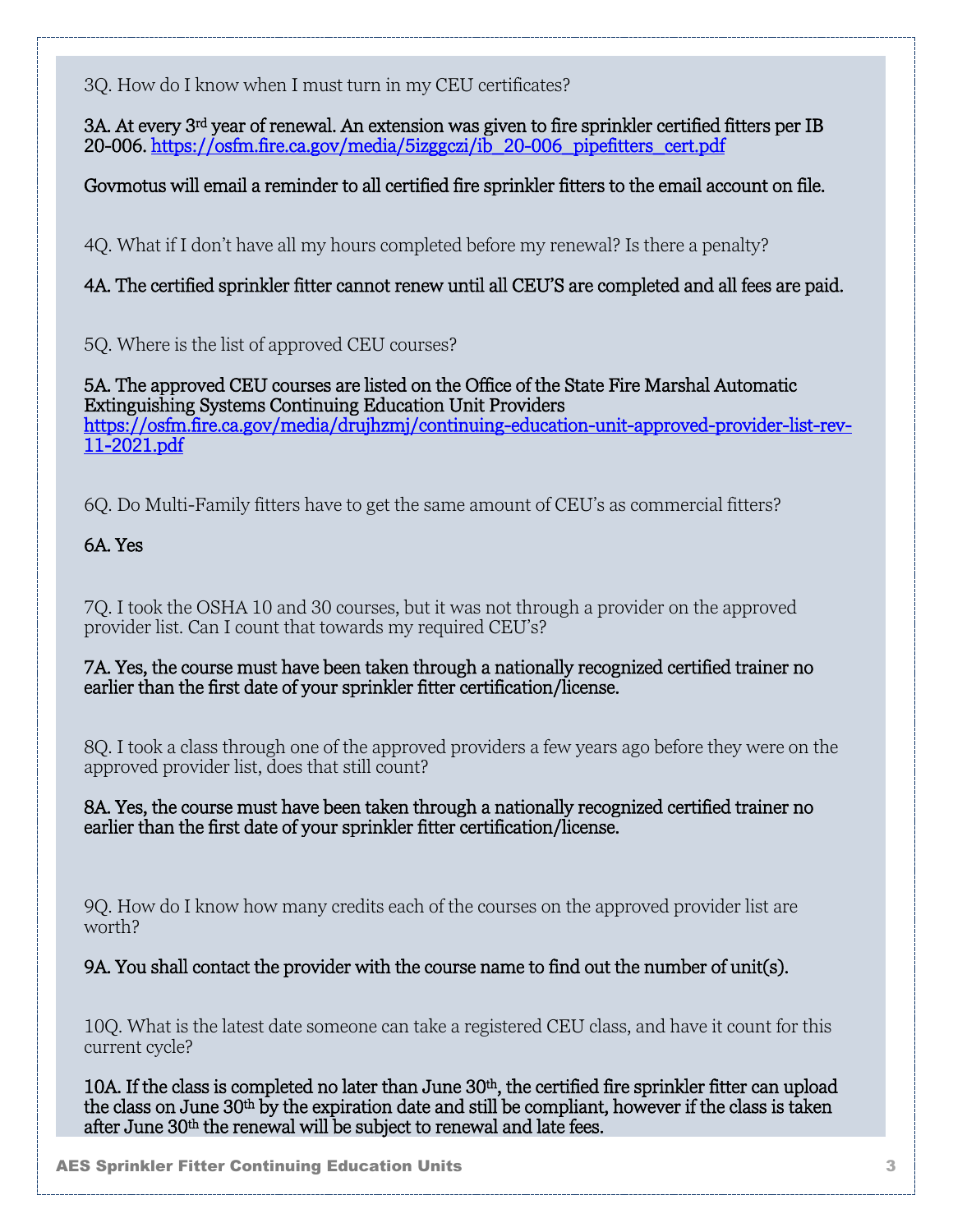11Q. What is the first date someone can take a registered CEU class, and have it count for the next cycle?

### 11A. The CEU'S can count toward the next 3-year CEU cycle on July 1st.

12Q. I took a class 10 years ago, does it count towards my CEU'S?

12A. No, the class shall be taken within the 3 years of your certification.

13Q. How do I submit my CEU'S?

13A. During the renewal, you will upload the CEU'S into the desired fields on Govmotus.

14Q. Can I upload certificates as I get them?

# 14A. Not at this time, only during renewal.

15Q. I am an instructor and taught a class, can that count towards my CEU submission?

15A. Yes, you may use the class one time towards the 30-hour, 3-unit CEU submission.

#### 16Q. What do I submit as proof of CEU'S?

16A. You can submit the CEU certificate issued by the provider or a letter from the provider on company letterhead with your name, license number, list of classes, hours/unit per class, signed by a provider representative.

# Renewal Timeline

March 1st- Renewal email notices sent (Sprinkler Fitter can now renew online)

May 1st- Renewal Considered Late (Late fee will apply)

July 1st- Renewal Expired

All Registrations and Certifications for all sprinkler fitter levels are valid from time of issuance to June 30<sup>th</sup>